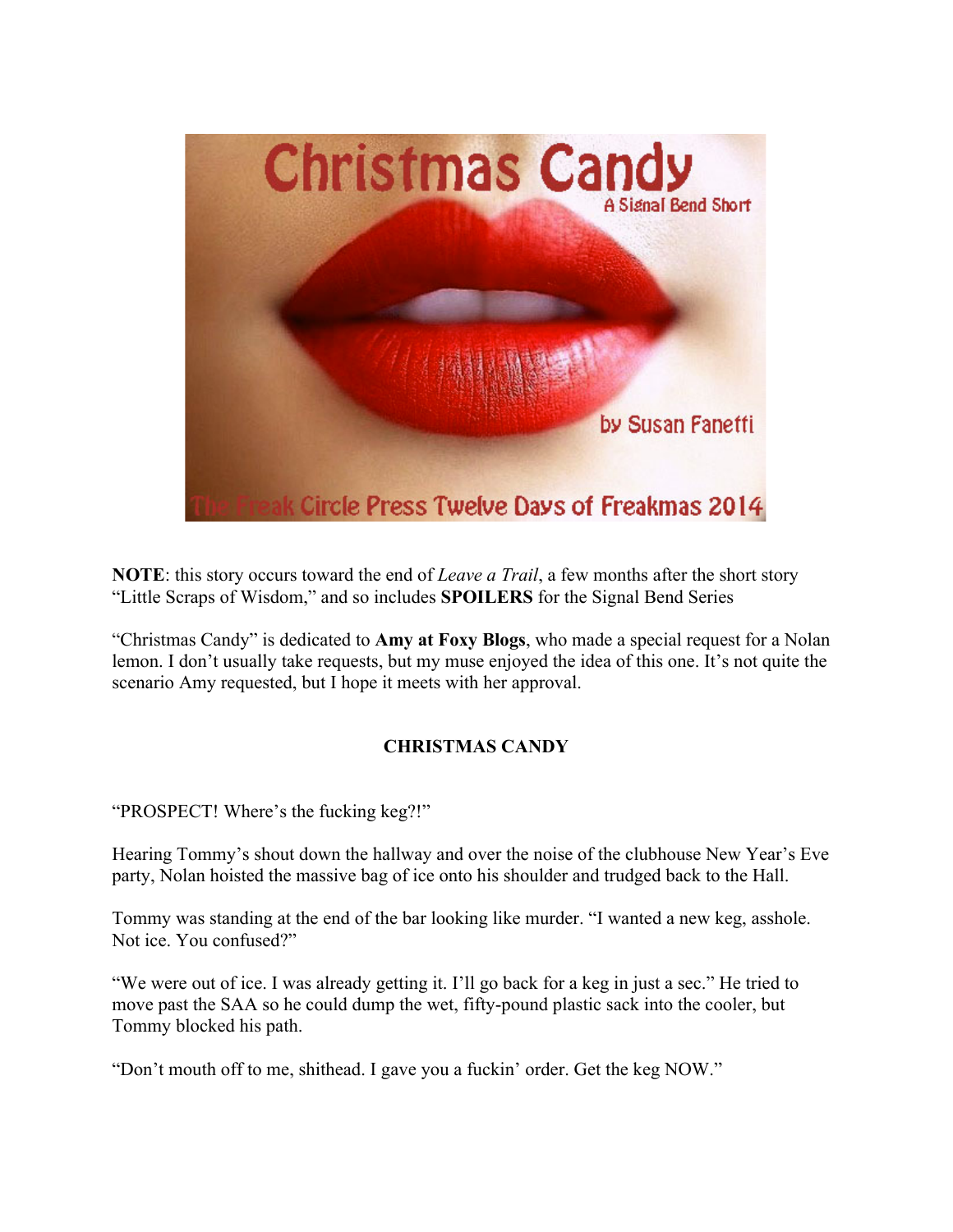Nolan set the ice on the floor just behind the bar and went back for Tommy's precious keg of Busch. What he really wanted to do in that moment was feed Tommy the fucking sack of ice.

Not that he could—Tommy had at least thirty pounds of muscle on him. Nolan was gaining ground, though, and he entertained fantasies of meeting Tommy in the ring the very second he had his patch. That could be as early as April. At least dragging kegs and bags of ice all over the fucking place was helping him build muscle mass.

He'd been warned that prospecting was nonstop shit work, and he'd been around long enough to see the truth in that, but it was different now that it was him getting called shithead and asshole and—his personal favorite, from Zeke—cumstain. He felt like a pussy, but the name-calling hurt. These were his friends, his family.

He'd brought it up with Badger, who had, in fact, responded by calling him a pussy. That had hurt, too.

But he got it. He did. It was part of the process, making the prospecting period hard and unpleasant, making him earn the patch. And they'd told him he'd have to earn it double, since he was a legacy. They were making it hard on him not because they didn't give a shit, but because they did.

That twisted truth was sometimes more convincing than others, but Nolan knew it was true.

So he went back and got Tommy his keg, and when he got yelled at for leaving a puddle of water under the sack of ice he hadn't had a chance to empty into the cooler, he apologized and went for the mop—turning back around to pour Tommy a beer and empty the ice into the cooler before he left.

He was coming out of the cleaning closet with the mop when he heard the sounds of a woman crying, in the way women had when they really needed to cry but didn't want anyone to know. He was intimately familiar with the sound. His mom still cried sometimes, even two years after Havoc's death.

When his mom was like this, she wanted to be alone. Nolan knew it wasn't her he heard now she was home with Loki on this New Year's Eve. None of the old ladies were here, in fact. It had been a weird holiday, the whole time, since Thanksgiving. The first one with Isaac and Len away, and it had had a sad, cloudy edge to it.

Tonight, though, it was better. It was all patches, girls, hangarounds, and friends. A lot of the town was waiting for midnight with the Horde, and it was pretty rowdy.

Standing in the hallway with the mop in his hand, he took a second and tried to decide whether to leave the sad girl to her tears or check in on her. Checking in on her, whoever she was, could end with him stuck with a weepy girl on his shoulder when he was supposed to be behind the bar.

Plus side—grateful pussy. Minus—shouting patches.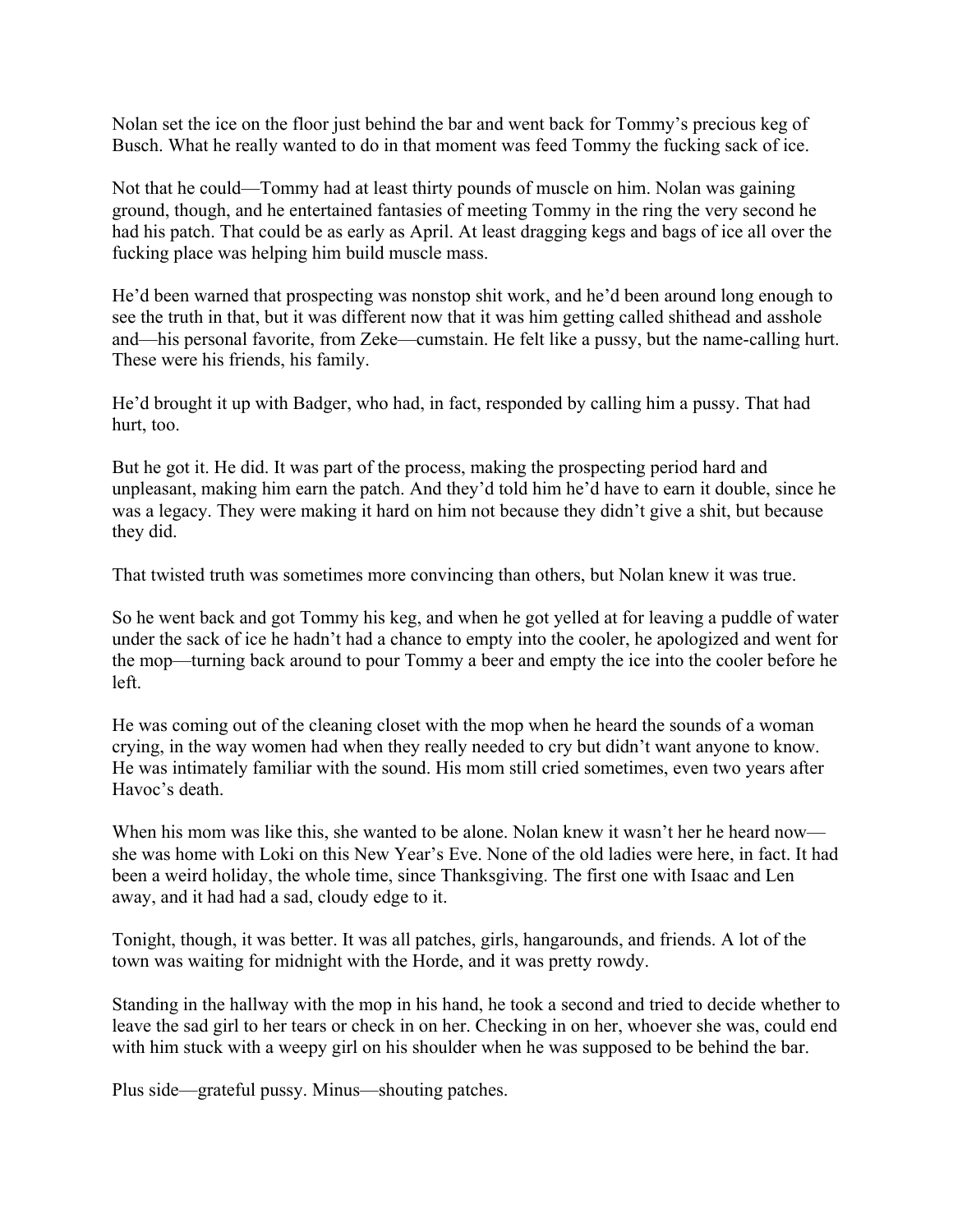The thus-far anonymous sniffler was in the kitchen stockroom—just a big closet next to the kitchen. The door was mostly, but not completely, closed. Nolan pushed it open.

And found Candy sitting on the floor, hugging her arms to her chest. She was wearing a spangly, tiny black dress and shiny red boots that flared over her knees. In that position, she was showing Nolan almost everything she had to offer under that dress, and if she was wearing underwear, there wasn't much to it.

But Candy never cried. She was the happiest, most carefree girl he'd ever known, the kind of girl who actually bounced when she walked.

He liked the way she bounced. His crush on her was still in its full flower. Probably because he'd only got to fuck her once—*once*!—in the eight whole months he'd been legal. It was like the Horde knew he liked her and were all actively trying to keep him out of her pants.

No, it wasn't 'like' that at all. It was exactly that. They didn't even try to hide it. If Candy batted an eyelash his way, somebody would send him off on some stupid, pointless task, and when he was done, she'd be…otherwise engaged. Cockblocked at every turn.

And they'd grin at him, making sure he knew they were fucking with him. He guessed he was lucky they'd let him fuck her on his birthday. Like a present, or something.

And oh, man. What a present that had been. With that in his spank bank, his crush wasn't going anywhere.

"You okay, Candy?" What a stupid thing to say. *Obviously* she wasn't okay.

She lifted her head quickly, surprised to see him. "Oh. Nolan. Hey." Sniffing, she wiped under her eyes with the knuckle of a manicured finger—fiery red nail polish that matched her lips. Even wet and bleary, she was the hottest chick he'd ever known. "Yeah, baby. I'm good. Just…havin' a moment, I guess."

"Anything I can do?" Again, stupid. What the fuck could he do?

But she smiled, and after a second it was her usual, sassy smile. His cock sat up and took notice. "You're somethin', Nolan. You'll make some girl one lucky old lady someday."

Oh, Christ on a rubber crutch. He was blushing. Fuck a duck. He gestured lamely with the mop. "Okay…I'm just…"

"Yeah, you go on. I'm fine, baby. Right as rain."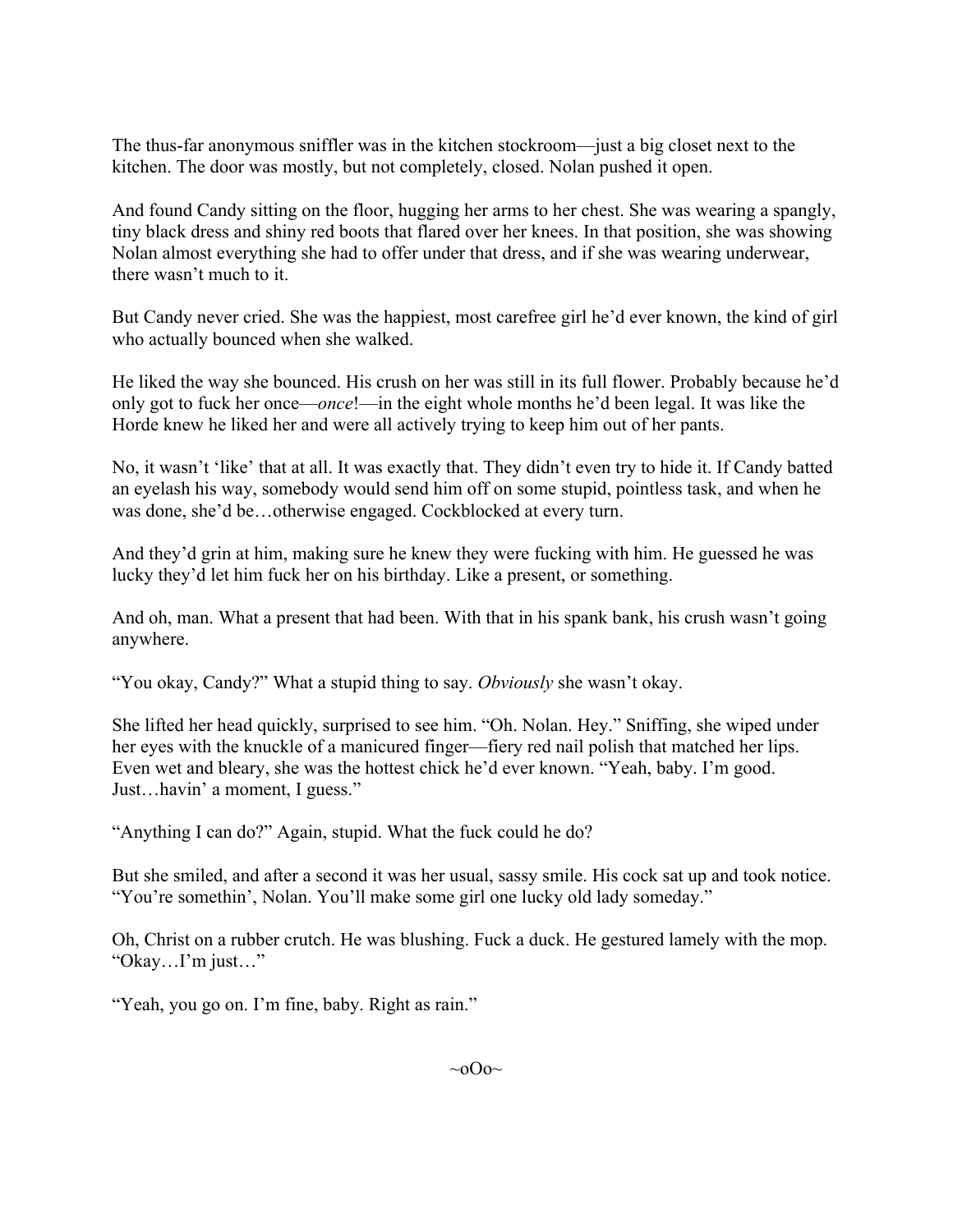As it approached midnight, Nolan was still behind the bar. They always did the countdown, stopping whatever they were doing to take that moment together. Though these holidays had had a dreary tinge all along, Nolan could see the patches starting to pay attention to the clock. They were ringing in 2020. It was the end of the first full year of the kinder, gentler, safer Horde. One year down in Isaac and Len's sentence. It was a moment to commemorate, if not truly celebrate.

This wasn't a champagne crowd. They rang in the New Year with a round of Jack, and Nolan was setting up a long row of shot glasses on the bar so they'd be ready at midnight. But he ran out of Jack three shots in, and there wasn't another behind the bar. Cursing under his breath, he turned, headed to the backstock, and came face to face with Candy, looking fresh and gorgeous, with no sign of her earlier waterworks. She was holding a new bottle of Jack in one hand.

In her other hand, she held a candy cane. To her mouth, where she was sucking on the end.

Nolan swallowed. Then did it again when the first one got stuck.

She pulled the candy cane out of her mouth, just far enough that she could speak. "Thought you might need this," she purred. He wasn't sure whether she meant the Jack or what she was doing to that cane. He knew which one he really needed, though.

God, she was just so damn hot. Long blonde hair, dark blue eyes rimmed with black liner or whatever—it looked fresh, like she'd fixed herself up after the closet—full red, red lips. And that dress! Sparkly, black, and sleeveless, it stopped about an inch below her ass, and it laced up the front, showing skin right down the middle from just below her waist to her cleavage. There couldn't possibly be a bra under there.

He swallowed again.

Giving him a pinup smile, she lifted the bottle of Jack. "You want this?"

"Oh—yeah. Thanks." At least his voice hadn't cracked.

He wasn't some lame virgin. He'd been getting regular play since he was sixteen. He was Havoc's kid, and now he wore a kutte of his own—sure, it was a Prospect kutte right now, but girls liked the leather anyway. So he didn't usually act like such a loser around chicks.

But Candy…she was different. It wasn't because she was older—he didn't act like this around the other older girls. He didn't think it was because she was hot, either—there were other hot girls around, and he was cool with them. Candy was the hottest, yeah, but it was something else. Her Candy-ness, or something.

Whatever. It was embarrassing.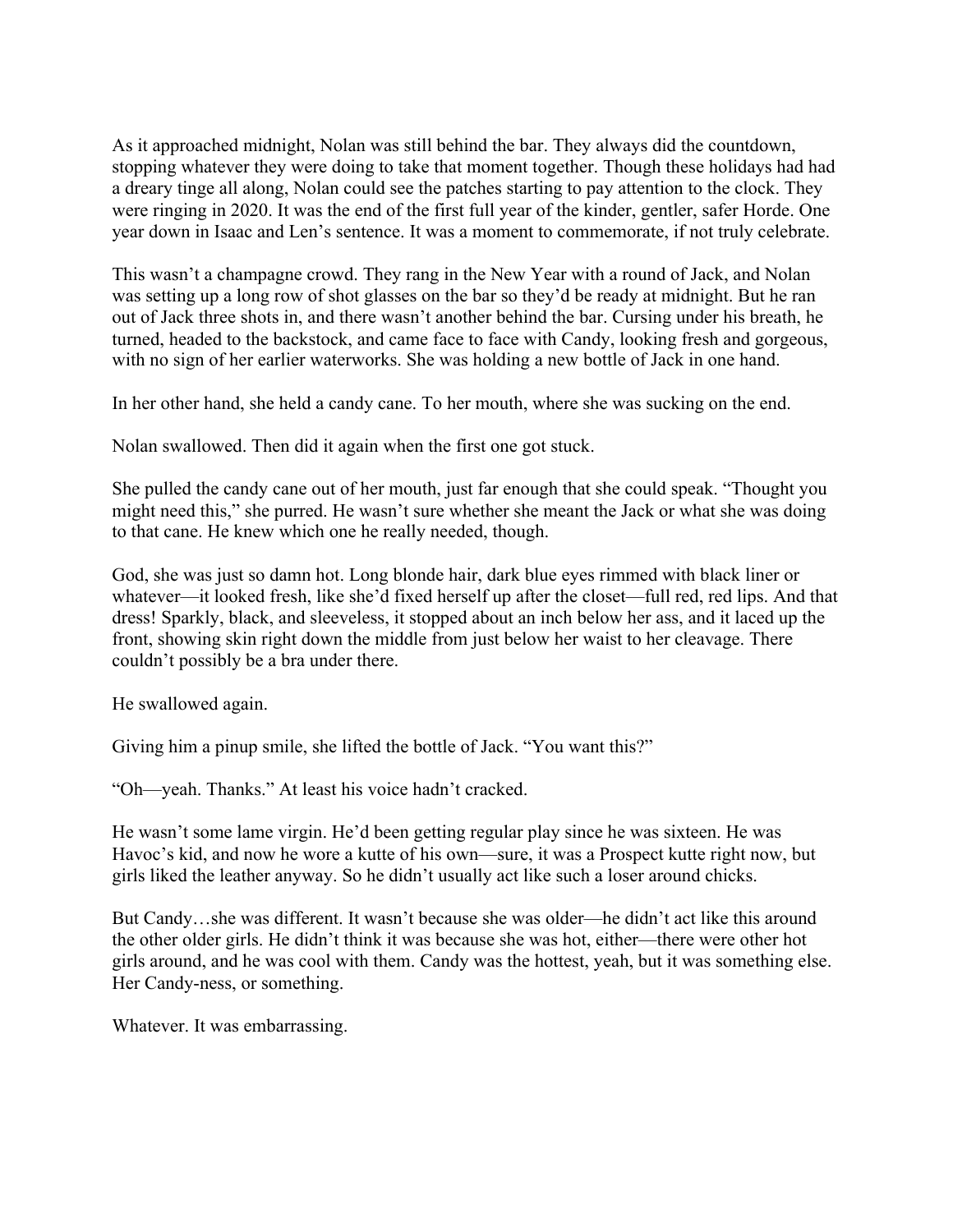He took the bottle from her. Then she stepped right up to him, so close their bodies were touching, and he knew she knew the effect she had on him. She held up the candy cane to his mouth. "You want some candy, baby?"

Incapable of forming or even thinking words, Nolan nodded. Candy slid the cane into his mouth and he sucked on it while she smiled up at him, her eyes gleaming.

Which was pretty much the most erotic thing that had ever happened to him.

"Candy! Dollface! It's almost midnight. Get that sparkly ass over here so I can get my New Year's kiss!"

That was Double A, and he was smirking right at Nolan. Asshole. He was supposed to be an actual friend, but he'd been worse than almost anybody since Nolan had been prospecting.

Nolan stepped back and took the bottle of Jack over to finish filling the shots. From the corner of his eye, he saw Candy lean on the bar, presenting her amazing tits to Double A. That fucking sucked.

But then she came back to him. Pulling on the shoulder of his kutte, she urged him to lean to the side so she could whisper in his ear. She'd lost the candy cane—no, Double A had it. That sucked, too.

"You're my New Year's kiss. My New Year's whatever you want."

He turned and looked down at her, stunned. She'd rejected a patch for him? He'd pay for that. She might, too, a little—she might get ignored for a while. "You sure?"

"I'm sure. If you want."

He grinned and nodded. He wanted. He'd pay whatever, as long as it was after.

Since Show and Badger had blitzed on home to their old ladies well before midnight, Tommy called out the countdown. Nolan hadn't poured himself a shot, but as Tommy yelled out "Three!" Candy put a full glass in his hand.

At the stroke of midnight, they drank together. And then he set their glasses aside and kissed her.

She looped her arms over his neck and opened her mouth, and Nolan pulled her close and kissed the crap out of her.

Laughing, she pulled back a little. "Let's get gone while they're distracted."

"I can't leave the clubhouse. Not while the patches are here."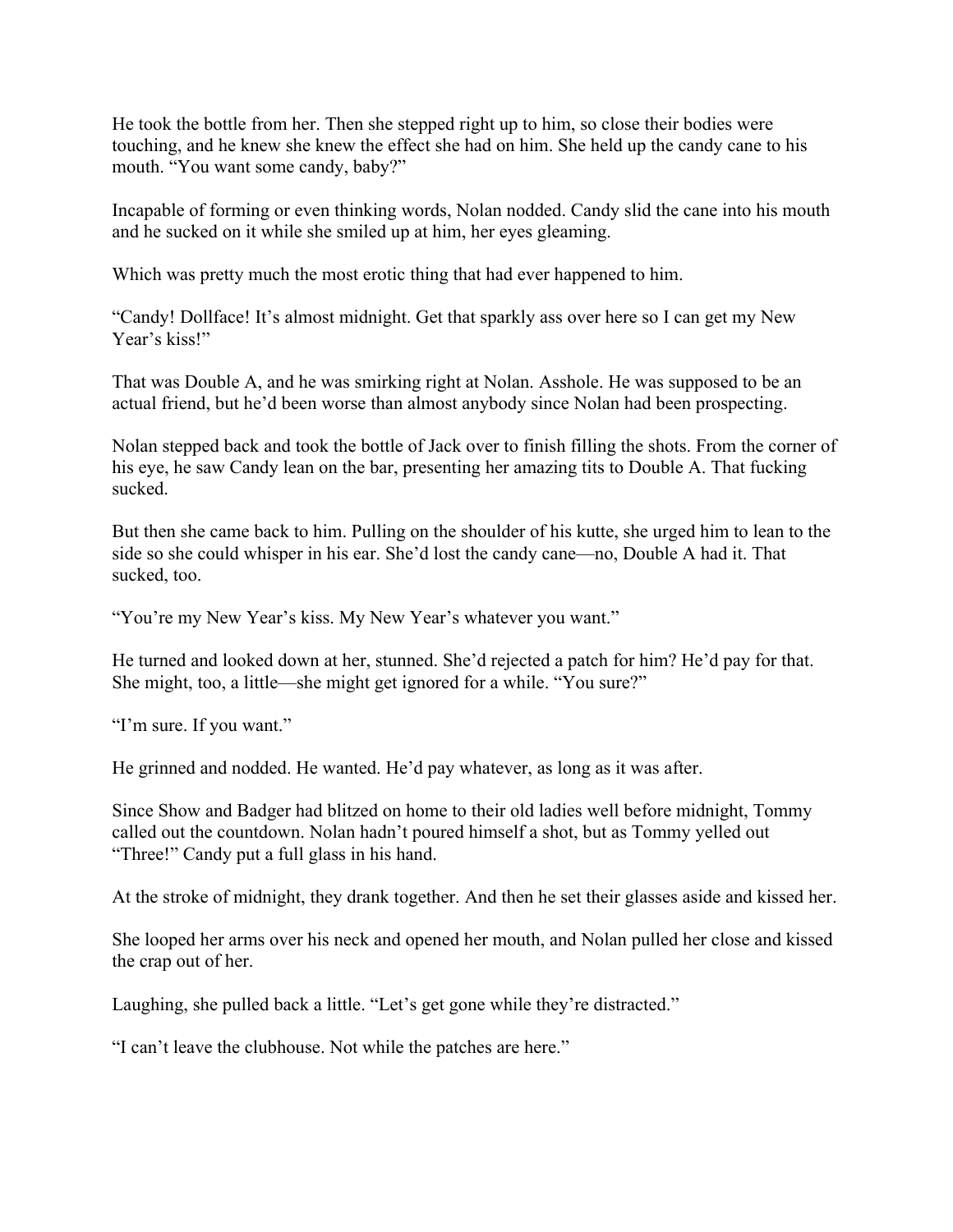"I know, baby. Come on." She took his hand and led him down the side hall. To the bays. Where all the riderless bikes waited. Havoc's bike.

But that was okay. Havoc would totally understand.

Once they were through the double doors, Candy pulled him into the room and pushed him against the wall. As soon as she did, she dropped to her knees and began working his belt free.

He wanted more than a blowjob. He wanted to fuck her, but he'd take what he could get. She pulled him out. Her hands were soft and warm, and he groaned and tipped his head back, closing his eyes and resting against the wall.

"You have such a pretty cock, baby. So smooth and thick." As she spoke, she ran her thumb down the length of him and then scratched lightly at his balls. He groaned again, and the muscles in his thighs tensed.

And then her mouth was on him—that gorgeous, full red mouth. He had to see that. He looked down and watched as she licked and sucked, swirling her tongue and lips all around him. Her hands held him at the base, one hand moving rhythmically down to play with his balls and then back up to hold and squeeze his cock.

Every touch of her fingers, her tongue, her lips, even her breath, made his nerve endings thrum. She wasn't just getting him off—she could probably have gotten that accomplished in about sixty seconds; he was that turned on. But she was giving him more than just head. Like a present.

She eased off and smiled up at him. He tried to focus and was about to ask if something was wrong when she opened her mouth and took him back in—and this time she went for the deep throat. Her hands let go, and she put them on his bare belly, pushing up under his shirt and kutte.

He could feel himself sliding past her tongue, to the back of her throat, and even farther. Holy fuck! He felt her fucking *swallow*, closing all around him. Losing control of his body, he bucked his hips—he couldn't help it, he had to move—and she backed off.

"Be careful, baby. Let the girl do the moving when you're that deep. You could hurt her."

*Her*, she'd said. Like she was teaching him for the future with some other chick. He kinda wanted to be pissed at that, but she was sucking on his tip, and he was going to come instead. He pushed his hands into her hair, and she sucked him down—not as deep this time, but she started to really bob back and forth, still sucking, and he could feel her tongue stroking at the same time, and oh holy shit. Oh shit, oh fuck.

He couldn't stay still. Holding her head with his hands tangled in her hair, he thrust again and again, and this time she didn't back off. He finished with a grunt, and she stayed on him, taking it all.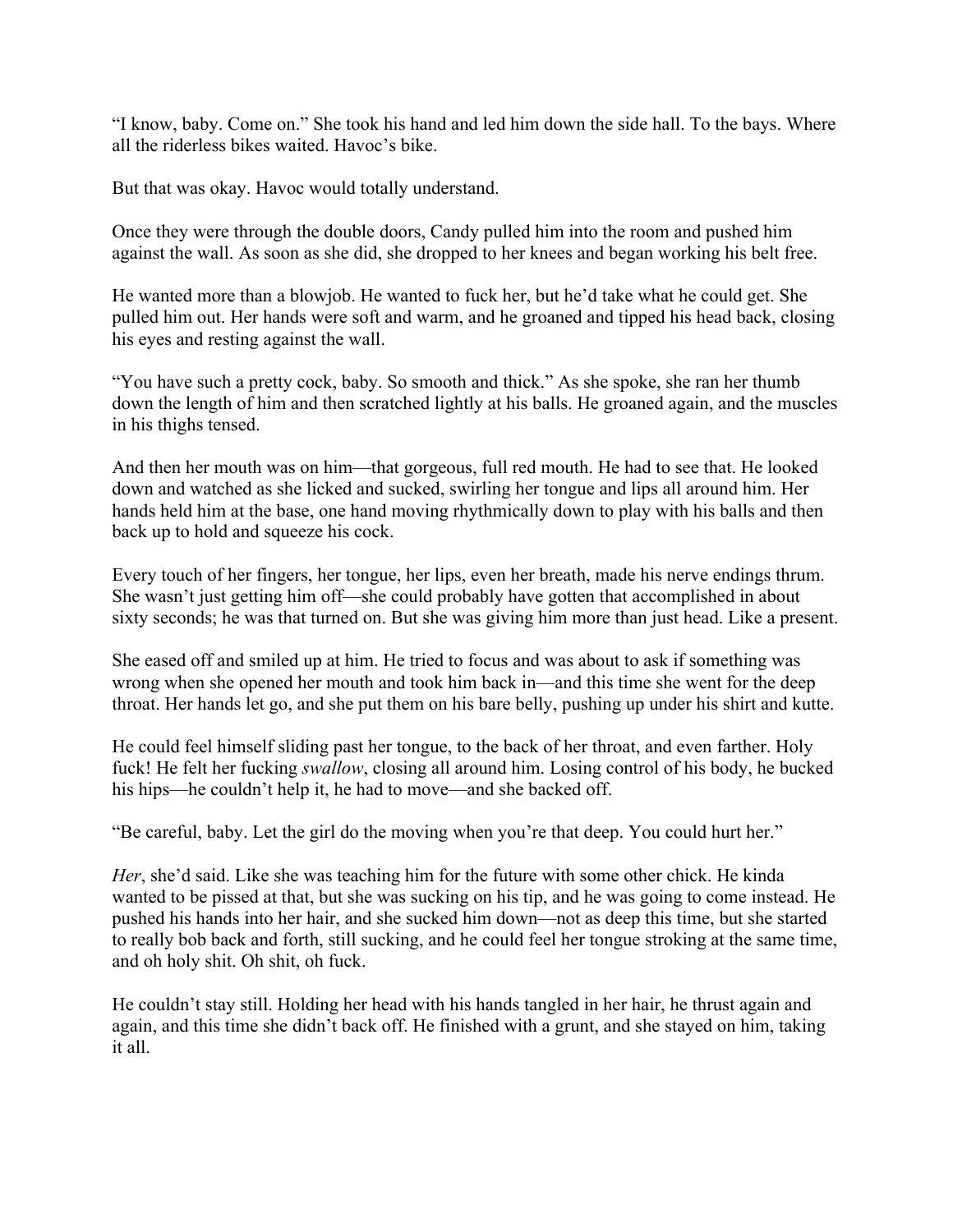She stood and pulled his head down to kiss him—and filled his mouth with…he flinched sharply backward, swallowing before he could stop himself. "What the fuck?"

Unfazed by his shock, she simply smiled. "You should taste what you make. That's called a snowball, by the way."

"I know. I have the internet."

She kissed his neck, sucking lightly. "You mad?" she asked, her lips moving against his skin. That felt good enough that he could probably get over the mid-level freakout his head was trying to have.

"I'm…I don't know. Grossed out, I guess." He could still taste himself. Ugh. It wasn't bad, exactly. Mainly salty. Still—ugh.

"But it didn't bother you to give it to me, did it?"

This time, Nolan got a little closer to mad. "I'm not back here for a lesson, Candy. I don't need one. Just lookin' for a fuck."

When she looked up at him, he saw that he'd hurt her feelings. Well, hell. Should he apologize? He was the one who'd gotten a mouthful of his own jizz. Okay, she had, too—but she'd been fucking expecting it.

Honest to God, Nolan wished he was back up at the bar just then.

But then Candy took a step back and pulled the ribbon loose at the top of her cleavage. While he watched, she worked the laces free until she could pull her shiny dress open and free her beautiful, bare tits. She took them into her hands and pinched her nipples.

She lifted her eyes to his, and she looked younger—like a lot younger. Innocent. Which was bizarre, since she was holding her tits in her hands, presenting them like a gift.

"If I said you could do anything you wanted, what would you do?"

Nolan forgot about being mad or wanting to be anywhere but right where he was.

"I just want to be inside you," he answered, his voice low and hoarse. "And suck your tits."

She smiled and came back close to him. "You're a good boy, Nolan."

"I'm not a boy."

"You're right. But you are good." She put her arms over his shoulders and slid her fingers into his hair. "Lift me up and put me on the wall. You can have everything you want."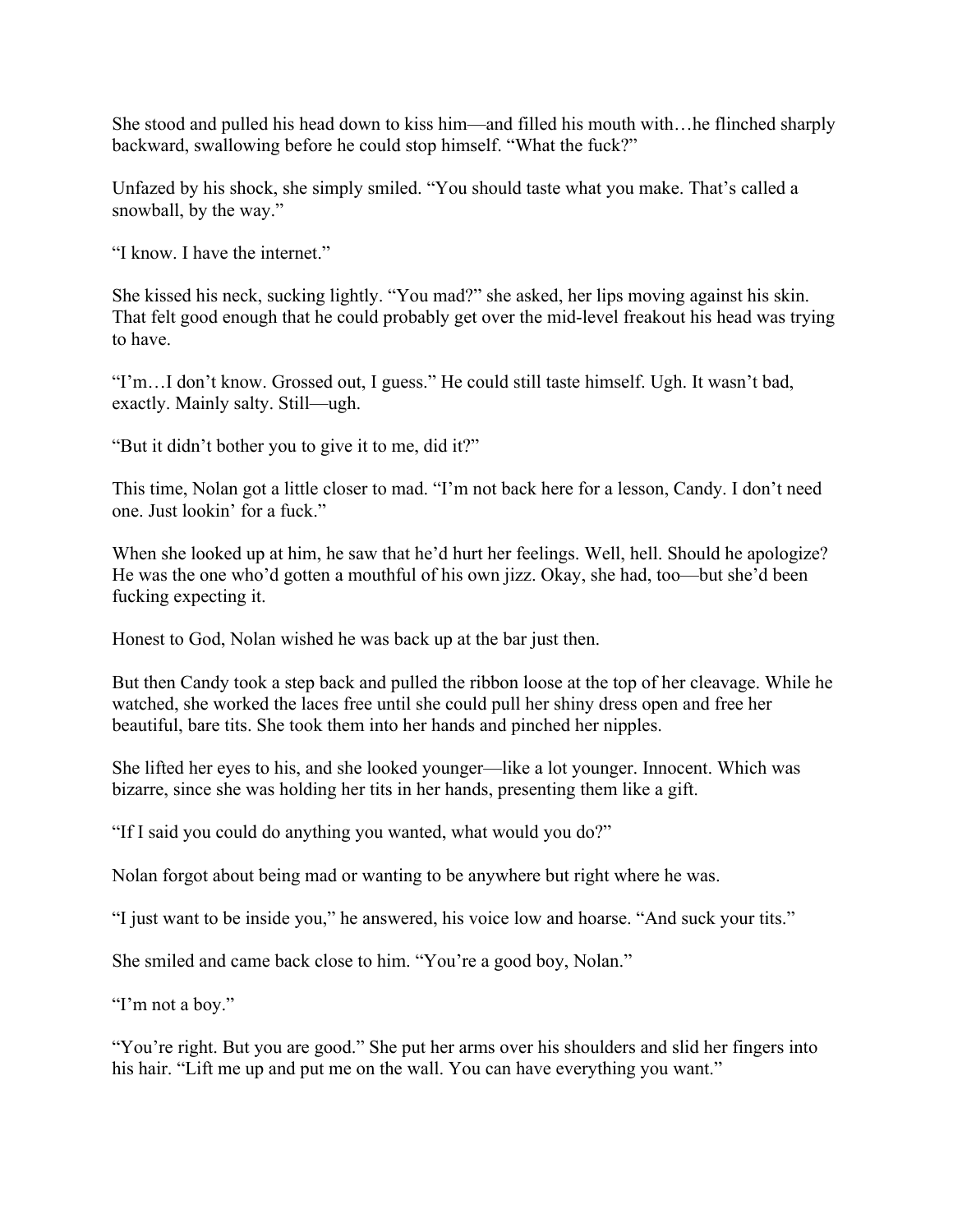He was rock hard again and had been since she'd tweaked her nipples, so he was ready, willing, and able to comply. Before he did, though, he got out a condom. She snatched it from him with a naughty grin and rolled it on for him.

Oh, yeah. Okay. That was awesome.

Thus prepared, he put his hands on her waist, the sequins of her dress digging into his palms. She gave a little bounce and a giggle and he lifted her up until she could wrap her legs around his hips. Those red boots sort of squeaked when she crossed her ankles on the small of his back. And the heels dug in a little. He liked that.

No, she was not wearing underwear. Her pussy was bare and shaved, hot and wet, and his cock skimmed against her as he turned and put her on the wall. She reached down between them and grabbed him, holding him steady as he rocked his hips and slid into her.

And Jesus fuck, she felt *awesome*. He could feel her muscles working already, kneading him as he moved back and forth. She was up high enough on the wall that he could bend a little and get his mouth around a tit without disrupting the rhythm they'd found.

Her tits were as fantastic as the rest of her. They were firm and round, big without being ridiculous. And they were real. He didn't much like fake tits. A couple of the girls had them, and they looked great in clothes. But they felt different. And one of the girls, Becky, got, like, wrinkles or something on the sides when she leaned over. He didn't like that.

As great as Candy's tits were, as awesome as she felt around his cock and in his arms, the best thing going on was the sounds she was making. Maybe that was all for his benefit. She was a whole lot more experienced than he was, so maybe he wasn't really making her feel as good as her responsiveness made it seem. But he told himself that it was him. And he let himself believe it.

When she breathed, "Oh, hell, Nolan. Your cock feels so goddamn *good*!" he believed her.

When he flicked his tongue over her nipple and she moaned and arched off the wall, he believed that he'd made her feel that good.

He believed her pulse, her sweat, her sighs, the way she bit her lower lip, the way her forehead wrinkled.

He believed it all, and it made him so hot he thought he might pass out before he could get either of them to their finish.

Fuck, it was good. She'd yanked his kutte and shirt up at the back and raked her nails across his skin as he thrust, and then pounded, and then just fucking needed to finish.

"Not yet," she gasped. "Oh, baby, I'm so close. Don't stop. Please don't stop. Fuck, you feel good. You're so good."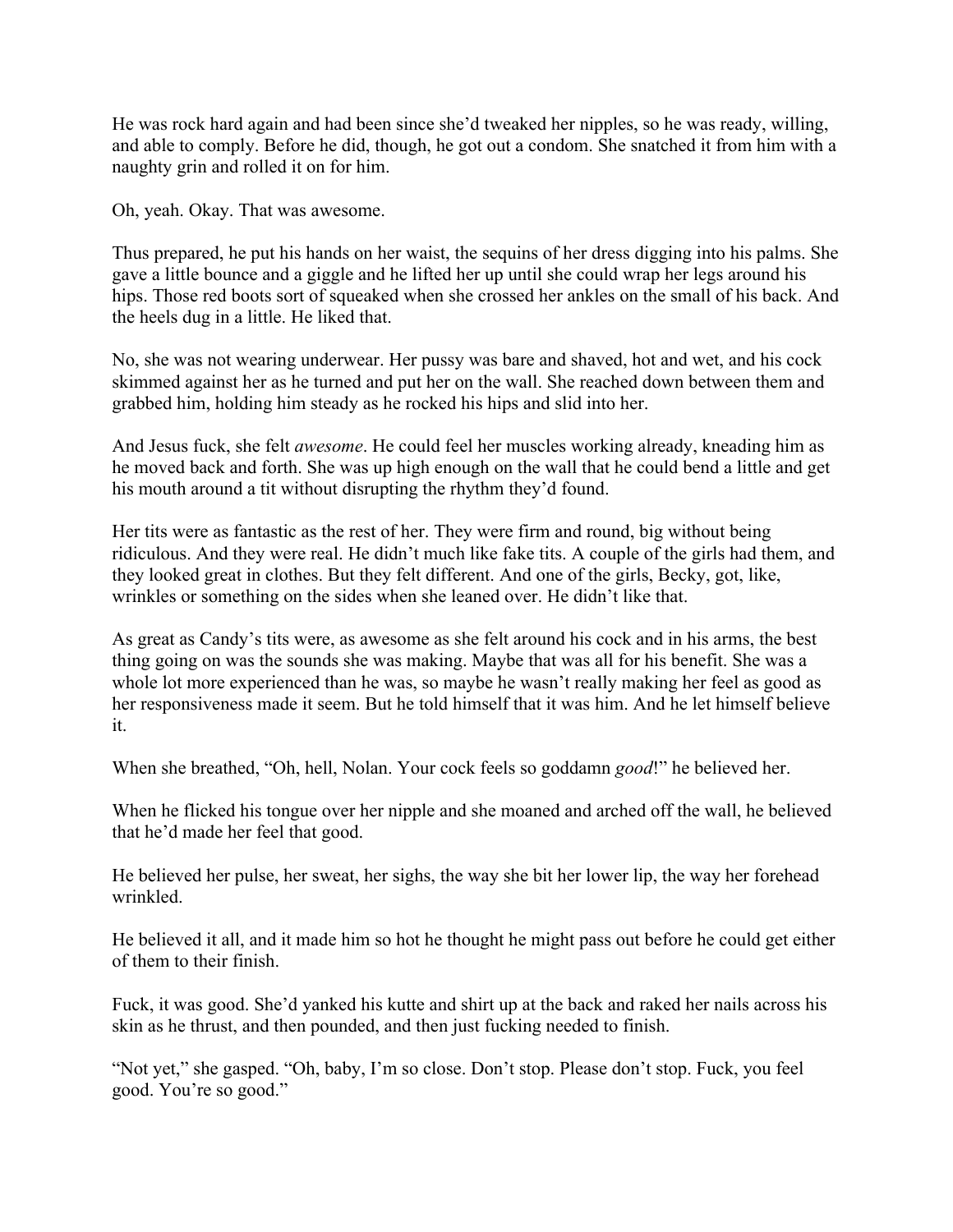Trying to get hold of himself and get her to the finish line, he let go of her tit and shifted, finding a better, more secure hold on her. Something in the way the connection of their bodies changed when he did was obviously the right thing, because she squealed and cried out, "Right there—oh, right there. Yes, baby! Oh FUCK!"

And then she started bouncing on him, using her legs and the wall as leverage. It was so intense and spectacular that all Nolan could do was tuck his head against her neck, clench every muscle he had, and hope to Christ that she wouldn't still be going when the freight train of an orgasm finally passed all the way through him.

He made it. Just after her. If he'd had the energy, he'd have high-fived himself.

If a snowball was the price for a fuck like that, he'd gotten a bargain.

Before he could set her down, the double doors flew open. "Jesus Christ, Prospect! You're supposed to be working! Put your goddamn dick away and get your scrawny ass back out here!"

Tommy was definitely getting an invite to the ring, soon as Nolan had a patch on his back.

 $\sim 000$ ~

The people who weren't passed out had gone on home or back to their dorm rooms, and Nolan was basically alone in a sea of bodies. There were a couple of girls in the kitchen, cleaning up in there—they'd either come up empty in the New Year's lovin' department or they'd already gotten theirs, he guessed. He hadn't really noticed who they were, and it didn't much matter. He'd gotten his New Year's lovin'.

He grinned to himself as he picked up the basket full of dirty bar rags. Once they were washed and in the dryer, he could crash.

The washer and dryer were in a closet at the back of the kitchen, so he went in. Candy was one of the girls in there. He felt himself blush—seriously?—when she saw him and smiled.

"Sorry to interrupt. I just gotta get these in the wash."

With one hand, Candy took the basket from him. "We got washing, too. We'll take care of it. You go on back and get some sleep."

"You sure?"

"Wouldn't've said it otherwise." She set the basket on the floor next to the butcher-block island.